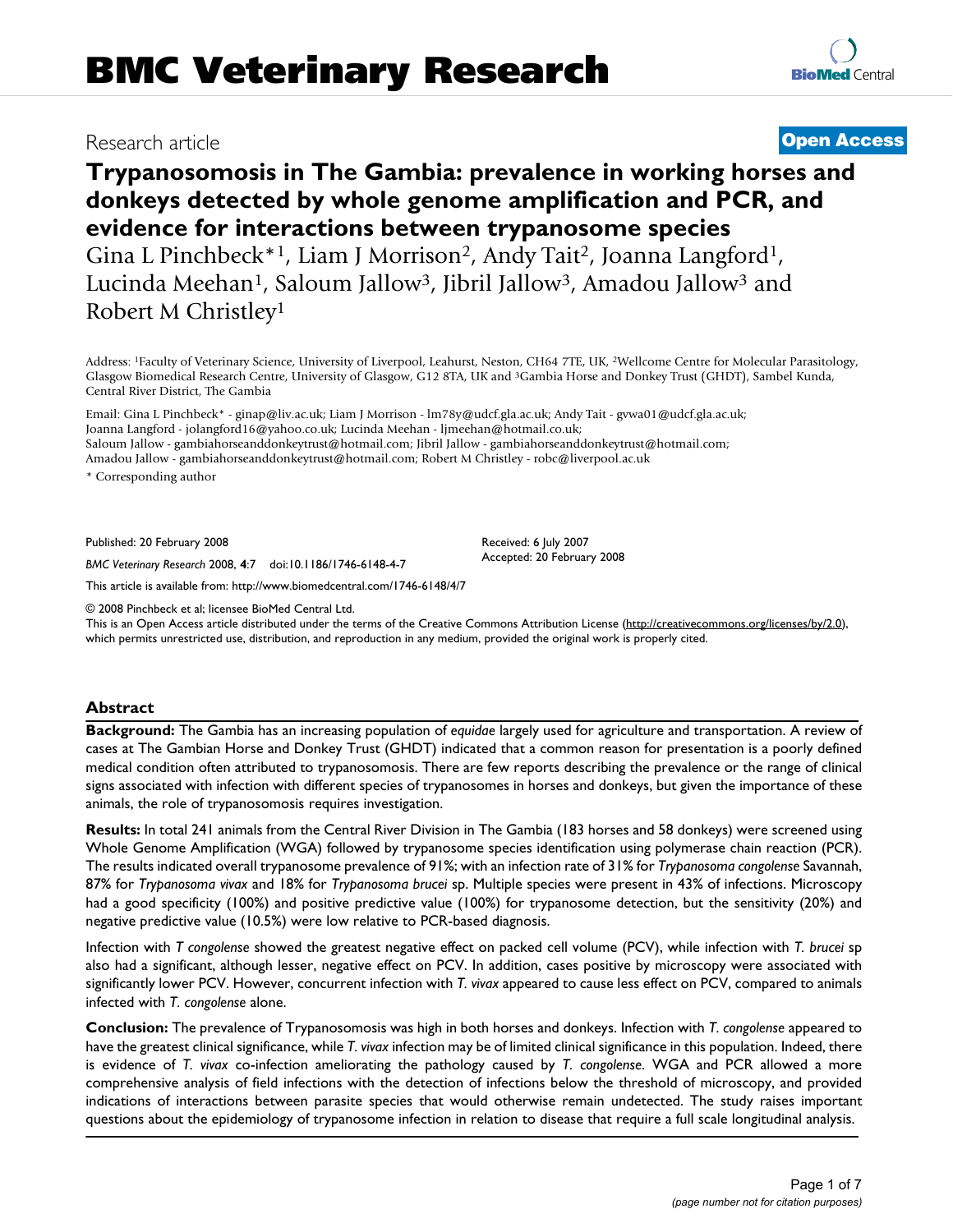#### **Background**

The Gambia is a small, sub-Saharan country located on the West Coast of Africa. A short, tropical rainy season begins in July and ends in September and a long dry season extends from October to June. Animal traction plays a significant role in the intensification of crop production and, in addition, *equidae* are used for transportation of goods, harvests and people over long distances. The 1974 National Agricultural Sample Survey estimated a population of 10,500 donkeys and 5000 horses. There has been a > 400% increase in the number of *equidae* over the 28 year period to 2002, when the census recorded 22,236 horses and 42,268 donkeys (Dr Kebba Daffeh, *pers comm*).

The pathogenic species of trypanosome found in The Gambia include *Trypanosoma congolense*, *Trypanosoma vivax* and *Trypanosoma brucei*, which are transmitted cyclically by tsetse flies (*Glossina* spp), although *T. vivax* can also be transmitted mechanically by biting flies [1]. The prevalence of trypanosomosis reported in Gambian *equidae* has primarily been determined using classical parasitological methods [2-4]. In general, horses are considered to be highly susceptible to infection, while donkeys are considered to be more resistant, although the reasons for lower prevalence in donkeys could also be due to feeding preferences of the tsetse vector. Snow *et al*. [3] reported that given the susceptibility of *equidae* and reported foaling rates, the numbers of animals in The Gambia must be maintained by import from areas of lower challenge, while other authors suggest that the level of tsetse challenge has reduced as a result of changes in the habitat. The data on prevalence do not seem to support these views as the surveys undertaken in 1989–91 show a prevalence of 6–10% in horses and 9.2% in donkeys [2,3], which does not seem to be consistent with a very high challenge, whereas studies undertaken in the mid to late 1990s show an increased prevalence with values ranging from 43–63% in horses and 6.2–43% in donkeys [4,5], suggesting that the challenge has increased. As all these studies used the buffy coat method of diagnosis [6] the differences cannot be methodological. However, one of the most recent studies [4] was undertaken on animals attending a veterinary clinic, which could, in part, explain the higher prevalence. In each of the studies reported to date, the species of infecting trypanosome were defined; with a general conclusion that *T. congolense* is the most prevalent followed by *T. vivax* with *T. brucei* being rare, although the prevalence of *T. vivax* was shown to be higher in the dry season. There has been a significant amount of work carried out developing more sensitive PCR based methods for detecting the trypanosome species infecting livestock. Whereas the buffy coat technique has a threshold of detection of around  $1 \times 10^2$  parasites/ml [6], PCRs have been developed that target multi-copy targets, such as the satellite repeats on the minichromosomes [7] or the Internal Transcribed Spacer (ITS) of ribosomal DNA [8], the sensitivity of which are simply limited by the presence of trypanosome DNA in the sample i.e. a single trypanosome. For a comprehensive review of these techniques, see [9]. Furthermore, in a recent study from The Gambia, it was shown that the number of detected infections was seven times higher using PCR [5].

The Gambian Horse and Donkey Trust (GHDT)[10] is a small non-governmental organisation (NGO) based in Sambel Kunda in the Central River District of The Gambia. A previous review of clinical cases presented to clinics (Table 1) indicated that one of the most common reasons for presentation is for a poorly defined medical condition with signs including weakness, dullness, weight loss, anorexia and occasional presence of dependant oedema; these signs are often attributed by the owners to trypanosomosis.

The aims of this study were to estimate the prevalence of trypanosomes in both clinically presented and asymptomatic horses and donkeys in both the wet and dry season, as well as determining which species of trypanosomes might be responsible. The development of highly sensitive, species specific PCR based methods of diagnosis [9] provides the possibility of more comprehensive data on prevalence. This allowed the testing of previous conclusions based on less sensitive methodology, as well as the investigation of interactions between species in the development of clinical disease. The results provided a series of important findings that challenge some of the conclusions of previous studies, and provide justification for more extensive future investigation into the epidemiology in order to inform control and treatment strategies.

#### **Results**

A total of 241 animals (183 horses and 58 donkeys) were sampled. Forty four animals were diagnosed positive for trypanosome infection by microscopy, a prevalence of

**Table 1: Top ten presenting complaints recorded in 358 horses and donkeys presenting to The Gambia Horse and Donkey Trust April – Sept 2005 (data extracted from GHDT clinical database).**

| Presenting complaint             | Number of cases $(n = 358)$ % of cases |    |
|----------------------------------|----------------------------------------|----|
| Loss of appetite                 | 127                                    | 35 |
| Weak                             | 2                                      | 34 |
| Suspect Trypanosome<br>infection | 97                                     | 27 |
| Overwork/immaturity              | 56                                     | 16 |
| Poor condition                   | 53                                     | 15 |
| Feet                             | 47                                     | 13 |
| Respiratory                      | 44                                     | 12 |
| Eyes                             | 30                                     | 8  |
| Diarrhoea                        | 16                                     | 4  |
| Teeth                            | 15                                     | 4  |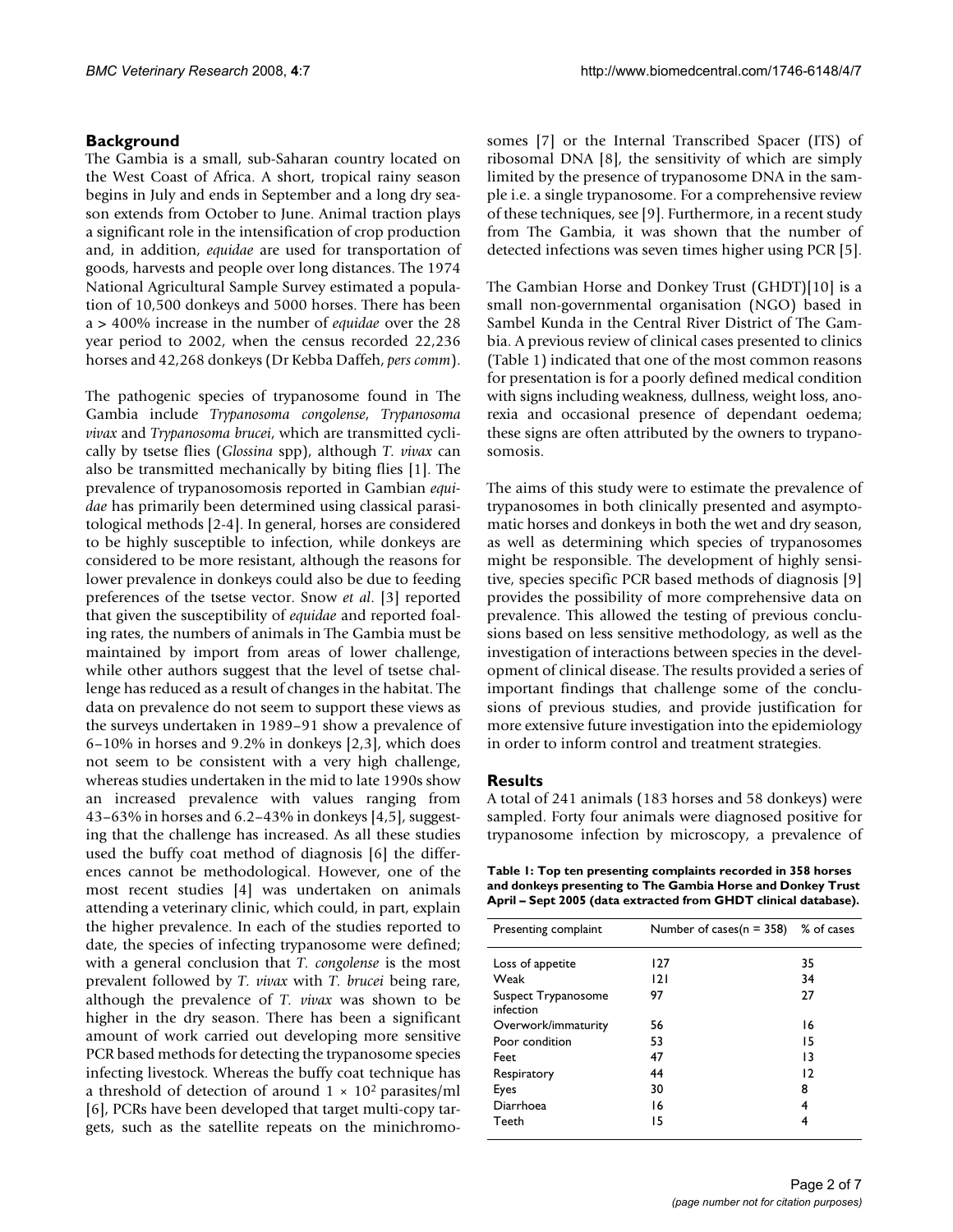18.25%. Of the 44 animals microscopically identified as positive, speciation was undertaken using trypanosomespecific PCR after Whole Genome Amplification (WGA). This technique is based on the replication of large stretches of double stranded DNA by strand displacement and random hexamer primers resulting in the amplification of the target DNA. These results indicated that 29 animals were infected with *T. congolense* Savannah, 39 with *T. vivax* and 17 with *T. brucei* sp (33/44 animals had mixed infections). All samples were negative for *T. congolense* Forest (therefore hereafter all references to "*T. congolense*" allude to *T. congolense* Savannah). When WGA and PCR analysis was carried out on the microscopically negative samples, the PCR results indicated that 219/241 were positive indicating a prevalence of trypanosome infection in the population as a whole of 91% (Table 2). Mixed infections with more than one trypanosome species were common with 95/219 (43%) animals infected by more than one species. Therefore, our results indicate that, compared to PCR, microscopic examination had good specificity (100%) and positive predictive value (100%) for trypanosomes in this population. However the sensitivity (20%) and negative predictive value (10.5%) were low, indicating a high frequency of false negatives results. The increased power of detection by PCR is very apparent, and suggests a high level of infection at low parasitaemia that was undetectable by microscopy.

Although the prevalence of all *Trypanosoma* species was slightly higher in the wet season (92%) compared to the dry season (90%) this difference was not significant ( $P =$ 0.7) for any of the species or for mixed infections (Table 2). The prevalence in the 73 samples from asymptomatic animals sampled in surrounding villages (87%) was not significantly different to that in animals presented to GHDT clinics (92%). There was a higher overall prevalence in horses (93%) compared to donkeys (83%) (Table 2) and horses had a significantly higher prevalence of *T. vivax* infection. However, significantly more donkeys had *T. brucei* sp infections and donkeys had a greater proportion of mixed infections compared to horses.

The presenting clinical signs of infected animals were variable ranging from lethargy and anorexia reported by the owner, with no abnormalities detected on clinical examination, to marked pyrexia, tachycardia and tachypnoea. Dependant oedema was an occasional finding in 27 positive and 3 negative animals (diagnosed by PCR). The majority of animals had a body condition score (BCS) of 2 or lower. However there was no significant difference in BCS, total protein or other recorded clinical parameters between animals with and without trypanosome infection diagnosed by PCR. However, 91% of animals were positive for trypanosome infection and a study with larger numbers of uninfected animals is required to evaluate clinical signs associated with infection.

Animals with *T. congolense* or *T. brucei* sp had a significantly lower PCV than non-infected animals ( $P < 0.01$ ), but *T. vivax* infection did not appear to affect the mean PCV. The results of the multivariable linear regression model, to investigate the effect of different *Trypanosoma* species on PCV, are shown in Table 3. Infection with *T. congolense* had the greatest negative effect on PCV. However concurrent infection with *T. congolense* and *T. vivax* appeared to cause less effect on PCV when compared to infection with *T. congolense* alone in terms of the effect on PCV, as evidenced by a significant interaction term with a large positive coefficient (Table 3). Co-infection with *T. brucei* sp also had a small negative effect on PCV. A positive diagnosis by microscopic examination was associated with a significantly lower PCV, possibly reflecting the effect of the level of parasitaemia. In addition, donkeys

| Table 2: Prevalence of trypanosome species in 241 horses and donkeys from the Central River Division, The Gambia 2006. |  |
|------------------------------------------------------------------------------------------------------------------------|--|
|                                                                                                                        |  |

|                                                    |     | Dry season ( $n = 154$ ) |    | Wet Season ( $n = 87$ ) |     | Horses ( $n = 183$ ) |    | Donkeys ( $n = 58$ ) | Overall prevalence |
|----------------------------------------------------|-----|--------------------------|----|-------------------------|-----|----------------------|----|----------------------|--------------------|
|                                                    | N   | Prev %‡                  | N  | Prev %                  | N   | Prev %               | N  | Prev %               | % (95%CI)          |
| T. congolense                                      | 44  | 29                       | 30 | 34                      | 53  | 29                   | 21 | 36                   | 31(25, 37)         |
| T. vivax                                           | 131 | 85                       | 79 | 91                      | 165 | 90†                  | 45 | 78†                  | 87 (83, 91)        |
| T. brucei sp                                       | 25  | 16                       | 19 | 22                      | 29  | 16 <sup>†</sup>      | 16 | 28 <sup>†</sup>      | 18(13, 23)         |
| T. vivax $+$ T. congolense only                    | 32  | 20                       | 19 | 22                      | 36  | 20                   | 15 | 26                   | 21(16,26)          |
| T. congolense + T. brucei sp only                  |     |                          | 0  | 0                       | 0   |                      |    |                      | 0.5(0,1)           |
| T. vivax +T. brucei sp only                        | 18  | 12                       | 10 | $\mathbf{H}$            | 18  | $\overline{10}$      | 10 | $\overline{17}$      | 12(8, 16)          |
| T. vivax $+$ T. congolense $+$ T. brucei sp        | 5.  |                          | 10 | $\mathbf{H}$            | п   | 6                    | 4  |                      | 6(3,9)             |
| Overall positive for any species of<br>trypanosome | 139 | 90                       | 80 | 92                      | 171 | 93†                  | 48 | 83†                  | 91 (87, 94)        |

\**T. congolense* Savannah, *T. vivax*, and *T. brucei* sp figures are the overall % positive (including mixed infections). Mixed infections are for the stated trypanosome species only.

† Significantly different at P = 0.05

‡ Prev = prevalence (rounded to whole numbers)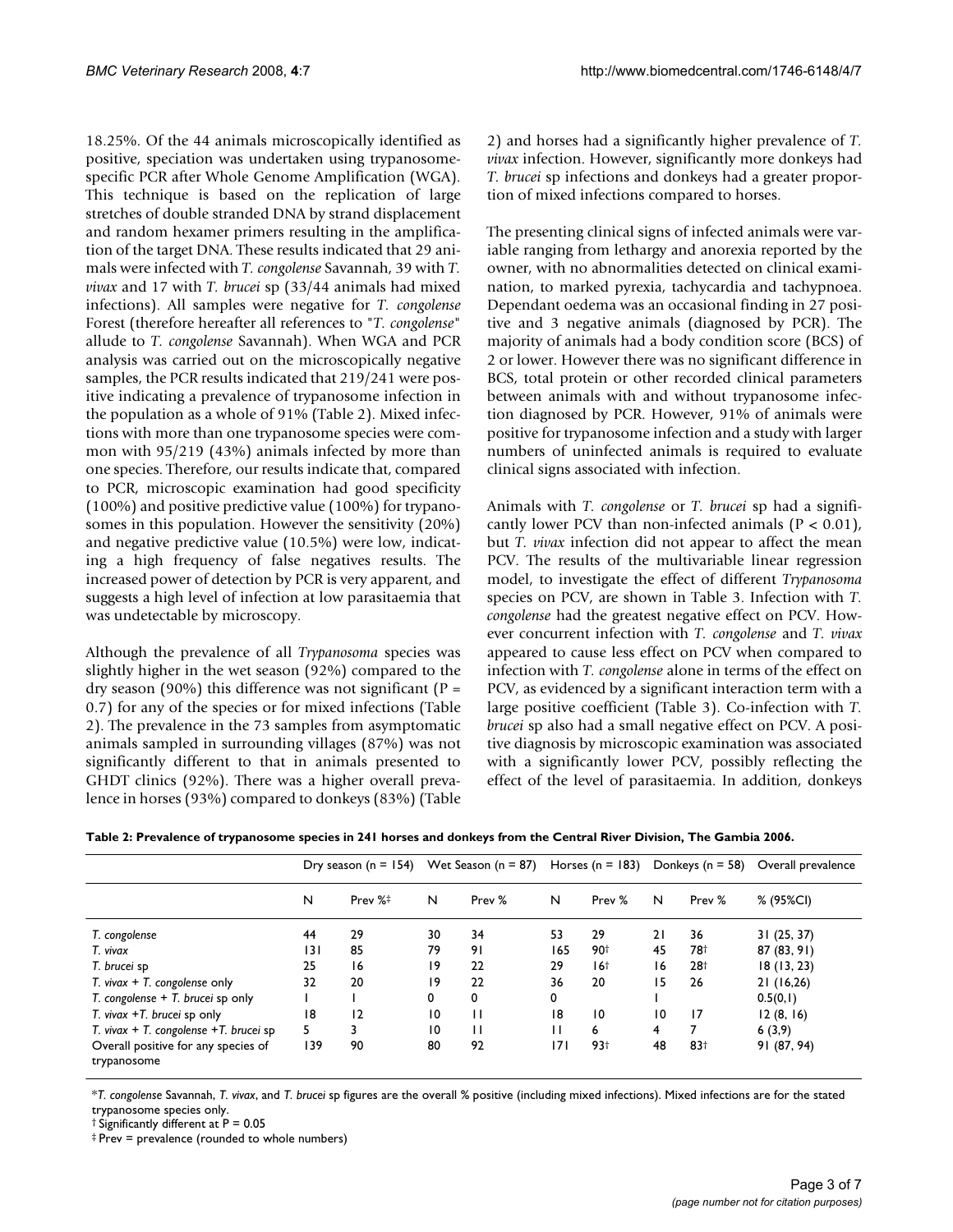**Table 3: Multivariable linear regression model of the effect of infection with different** *Trypanosoma* **species and other significant confounding factors on the packed cell volume (PCV) of 241 horses and donkeys from the Central River Division, The Gambia 2006.**

| Variable                                 | Coefficient ± S.E P-value |     |         |
|------------------------------------------|---------------------------|-----|---------|
| Intercept                                | 36.1                      | 1.2 |         |
| T. congolense                            |                           |     |         |
| $-ve$                                    | Ref                       |     |         |
| $+ve$                                    | $-11.9$                   | 0.8 | < 0.001 |
| T. Brucei sp                             |                           |     |         |
| -ve                                      |                           |     |         |
| +ve                                      | $-2.0$                    | 0.9 | 0.03    |
| T. vivax                                 |                           |     |         |
| $-ve$                                    | Ref                       |     |         |
| +ve                                      | $-3.3$                    | 1.2 | 0.007   |
| Gender                                   |                           |     |         |
| Male                                     | Ref                       |     |         |
| Female                                   | $-1.6$                    | 0.7 | 0.03    |
| Species                                  |                           |     |         |
| Horse                                    | Ref                       |     |         |
| Donkey                                   | $-1.9$                    | 0.8 | 0.02    |
| Trypanosoma status on microscopic        |                           |     |         |
| examination                              |                           |     |         |
| $-ve$                                    | Ref                       |     |         |
| $+ve$                                    | $-5.3$                    | 1.0 | < 0.001 |
| T. congolense* T. vivax interaction term |                           |     |         |
|                                          | Ref                       |     |         |
| $+ve$                                    | 6.4                       | 2.3 | 0.006   |
|                                          |                           |     |         |

Ref – Reference category

showed a lower PCV relative to horses, and female animals had a lower PCV relative to males.

Model diagnostics showed that the assumptions of normality were met and removal of observations with a large influence showed the model to be stable.

#### **Discussion**

This study found the prevalence of trypanosomosis in horses and donkeys in the Central River Division of The Gambia by microscopy was 18.25%, a rate of detection similar to that seen in other studies by microscopy in this region (7.5 – 34.2%[5]). Although speciation was not carried out under microscopy, accurate speciation was undertaken using species specific primers [7]. This allowed the detection of mixed infections much more accurately, as it is not dependent on a patent parasitaemia. The prevalence as determined by species specific PCR after Whole Genome Amplification (WGA) on the samples was 93% and 83% in horses and donkeys, respectively. These values are considerably higher than any of the previously published figures, which range from 7% [3] to 61% [4], depending on the region of the country sampled, the population sampled and the time of year. However, the published data are largely based on microscopy, which from

this study and that of Faye *et al*. [5] exhibits a much lower sensitivity. The sensitivity of PCR based methods has been reviewed [9] and these methods can detect as few as 1–20 trypanosomes/ml, although the exact sensitivity depends in part on whether prior concentration of trypanosomes is undertaken before PCR amplification. We have previously estimated the sensitivity of whole genome amplification followed by PCR, the technique used in this study and, using the satellite PCR, can detect 100 trypanosomes/ml from blood spotted on FTA filters [11]. Similar to the work by Dhollander *et al*. [4], the majority of animals sampled in this study were those presented for clinical problems to the mobile or home clinic, and therefore, the prevalence estimates are unlikely to be representative of the general population. However, the prevalence in this study for the samples from apparently healthy animals sampled in surrounding villages was also very high (87%). The use of target repetitive sequences in PCR to detect *T. congolense* and *T. vivax* has to be treated with an element of caution, since it has been suggested that PCR using these highly repetitive elements can amplify from DNA that remains in circulation for some time after parasite death [5], and does not necessarily indicate active infection. This explanation is unlikely to be the case for the single copy microsatellite used for *T. brucei* sp detection, as the sensitivity of the PCR is much lower [11]. The minimum conclusion from a positive result using the satellite repeat PCRs is that the animal either is, or has been infected with *T. congolense* and *T. vivax* at some point. In every case the possibility of cross-contamination was kept to a minimum, with positive and negative controls included to ensure no contamination, and by processing each sample individually. The main difference between the present study and that of Faye *et al*. [5], where PCR was also utilised on samples from the same geographic region, is the higher detection of *T. vivax* (87%) and *T. brucei* sp (18%) cases. Faye and colleagues demonstrated a much lower prevalence of *T. vivax* (21%) compared to our results, despite using the same oligonucleotide primers, although it must be pointed out that their sample number was comparatively low (11 horses and 29 donkeys). In our study the use of WGA, which increases overall sensitivity by replicating the genomes present in a particular sample [11], may explain the increase in sensitivity by increasing the detection level of trypanosomes at low parasitaemia above the threshold of PCR, thereby explaining the discrepancy in prevalence between the two studies. In conclusion, the prevalence of both *T. vivax* and *T. brucei* sp reported in this study are much higher than previously reported, and the use of WGA followed by PCR is likely to be the explanation for this.

From our study, *T. congolense* Savannah is associated with a lowered PCV (Table 3), similar to previous studies. For example, Dhollander *et al*. [4] reported a prevalence rate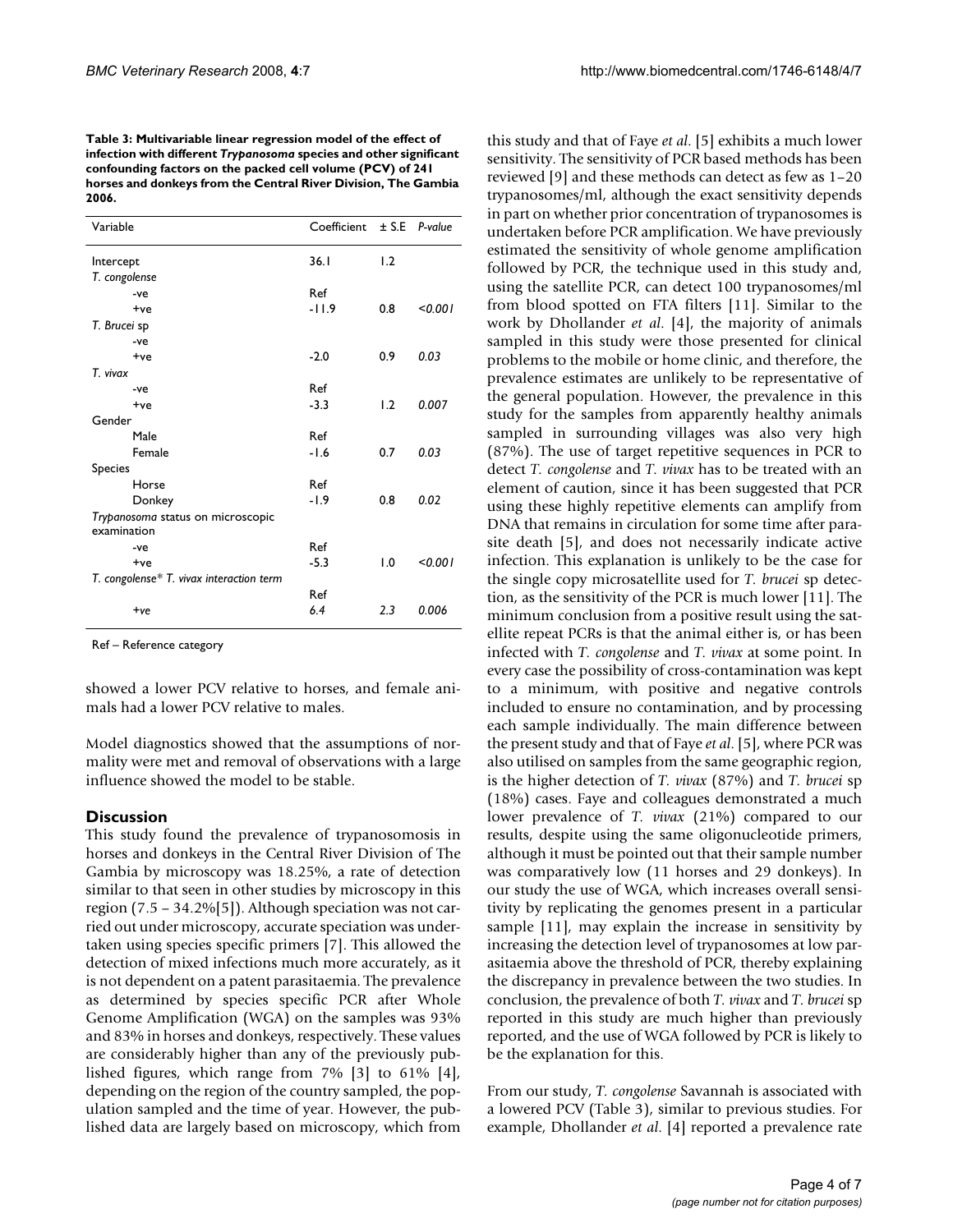of 63%, of which 64% were infected with *T. congolense* and 32% *T. vivax*. The majority of these animals were also anaemic, and the correlation between an animal being microscopically positive and anaemic has also been demonstrated [2]. Therefore the results of Dhollander and others correlate with our results, in that the microscopically positive cases had more severe anaemia. PCR allows the detection of subpatent parasitaemias, such as those characteristically resulting from *T. vivax* and *T. brucei* sp, and therefore results in a much more comprehensive and realistic picture of what is present. However, microscopic positivity is also associated with the acute stage of disease where parasite burden is greater, and it may be that this stage is more acute in *T. congolense*, resulting in a greater degree of presentation at clinics. Our results raise an important issue however, as they suggest that the association of particular parasite species with particular pathology may only be accurately determined in field studies if the true parasite prevalence's are known. The assumption that *T. congolense* causes the more severe disease may be correct, but as is indicated by our results there are added complexities, such as the pathogenic influence of *T. brucei* sp, and perhaps most intriguingly, the ameliorative effect of concurrent *T. vivax* infection. However, a more comprehensive and controlled study is required to fully understand the epidemiology of the disease, and the roles of different trypanosome species, mixed infections, and different host species in the holistic picture of trypanosomosis.

In the case of *T. brucei* sp, it has been reported that infection in *equidae* is severe and often fatal [12], and this has been suggested as a reason for the few *T. brucei* sp cases observed, due to the rapid death of the host [4]. If this scenario is correct, then our prevalence of *T. brucei* sp infection of 18% is likely to be an underestimate and the clinical effect may be more severe. Alternatively *T. brucei* sp is not as virulent in *equidae* as previously thought, or there are variations in pathogenesis induced by different strains of *T. brucei* sp. In the *equidae* examined in our study, infection with *T. brucei* sp was associated with a significantly lower PCV, although this effect was not as great as with *T. congolense* infections. In contrast, although the prevalence of *T. vivax* was very high, it did not appear to be associated with a decreased PCV, which seems to confirm the notion of *T. vivax* being relatively apathogenic in equines [12-14]. However, experimental infection in horses with subsequent disease has been demonstrated [15], and in cattle *T. vivax* infections have been reported as both severe, causing pyrexia, and of a more chronic nature with progressive anaemia and weakness [14]. Certainly strain-dependent pathology does occur in *T. vivax*, with a haemorrhagic strain reported in cattle [16]. Interestingly, the multivariable model indicated that concurrent infection with *T. congolense* and *T. vivax* is associated

with a reduced expression of pathology (in terms of PCV) relative to infections with *T. congolense* alone, and this may be due to competition between the trypanosome species. The phenomenon of competition was initially identified in superinfections of *T. congolense* [17,18], where primary infections prevented establishment of a second strain. It was also investigated between species [19], where goats already infected with *T. congolense* delayed the establishment of a *T. brucei* secondary challenge, but not that of *T. vivax*. Therefore, one could postulate from our data that prior or co-infection with *T. vivax* ameliorates the pathology due to *T. congolense* by a similar interference phenomenon. Obviously, more detailed analysis of populations, and controlled surveys, ideally using naïve young animals, are desirable to analyse whether this phenomenon is occurring, and if it is, what implications this has for the epidemiology of the disease.

Previous studies have demonstrated that trypanosome prevalence is higher in horses then in donkeys [4,5], although Faye *et al*. [5] included only a small numbers of horses. To explain these findings it has been suggested that donkeys are inherently resistant to trypanosomes, that there is a feeding preference of tsetse flies for horses, and that donkeys have a better ability to deter flies from feeding by skin rippling, head movements and other behavioural avoidance mechanisms [2]. In the current study there was a slight overall difference in prevalence between horses and donkeys, although *T. vivax* was more prevalent in horses, and *T. brucei* and mixed infections were more prevalent in donkeys. These results, assuming that a single species of tsetse fly is involved in transmission, argue against feeding preference or behavioural differences. In the present study donkeys had a small but significantly lower PCV than horses. There are few published reference values for PCV in working horses and donkeys, although Pritchard *et al*. [20] found mean values for PCV were low, but not significantly different in both (uninfected) working horses and donkeys. This may be due to mal- and under-nutrition, as well as infectious diseases.

#### **Conclusion**

In summary, trypanosome infection is highly prevalent in *equidae* in the Central River Division of The Gambia, and appears to be a clinically significant condition associated with anaemia. There were not any reliable, pathognomic clinical signs to definitively aid diagnosis. The sensitivity of microscopy for diagnosis was poor, and analysis by PCR following Whole Genome Amplification revealed the prevalence of trypanosome infection to be startlingly high and much higher than previously reported. The increase in detection seen in our study is very likely due to the combination of WGA and PCR. The infections were predominated by *T. vivax* (87%), followed by *T. congolense*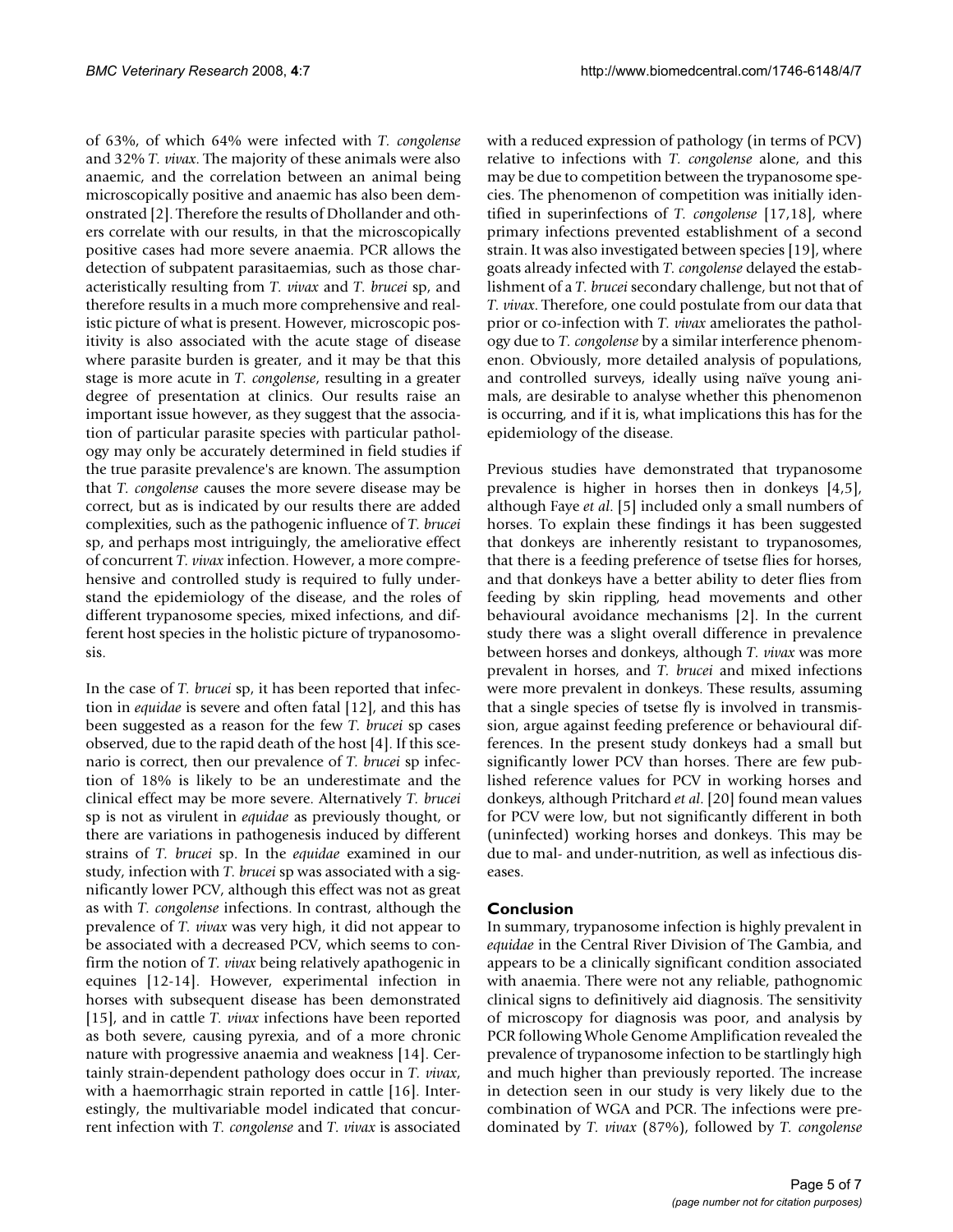Savannah (31%) and *T. brucei* sp (18%). There were also a high proportion of mixed infections. PCV was significantly lower in animals infected with *T. congolense* or *T. brucei* sp and, interestingly, there appeared to be clinical differences between those animals concurrently infected with *T. congolense* and *T. vivax* compared to those infected with *T. congolense* alone in terms of the effect on PCV. Therefore, the epidemiology of trypanosomosis in the field with interactions between different trypanosome species and strains in different species of host is obviously complex, but the use of tools such as WGA and PCR allow deeper analysis by allowing detection of subpatent infections, and therefore a more comprehensive picture of the dynamics of parasite populations in the host. However, in order to fully analyse the situation in the case of African trypanosomes, a comprehensive and controlled longitudinal study is necessary in order to fully examine the influence of different host species, different trypanosome species and environmental factors. Furthermore, data on these aspects are particularly required in order to qualitatively inform control and treatment strategies.

# **Methods**

# *Sampling design*

Two cross-sectional studies were conducted in the Central River District of The Gambia in March (dry season) and August (wet season) of 2006; each was conducted over a 4 week period. Horses and donkeys sampled were those presented either at the GHDT home clinic, or at mobile clinics held at local markets, for any medical problem. The presenting medical condition defined by the owner varied enormously, including; 'suspected trypanosomes'; lethargy; anorexia; weight loss. In addition, a random sample was performed in 15 surrounding villages (total 73 animals); up to 5 animals were selected from all those present in the village at the time of the visit.

The following clinical parameters were recorded for each animal; heart rate, respiratory rate, temperature, mucous membrane colour and capillary refill time, body condition score (on a scale of  $0-5$ ;  $0 =$  very poor,  $5 =$  very fat) [21], girth and length measurements for weight calculation, and the presence or absence of dependant oedema. Details of ownership, reason for presentation, home village, and age (by dentition) were also recorded.

# *Blood collection*

A jugular blood sample was collected into 5 ml ethylene diamine tetra-acetic acid (EDTA) coated vacutainer tubes, and from this the blood measurements of PCV, total protein (TP) and parasitological status were carried out. Parasitological examination included microscopic examination of whole blood and of blood films from the microhaematocrit buffy coat [6]. Where possible, samples were processed immediately after sampling in the field,

using a 'Spindoctor™' manual centrifuge and a solar-powered, portable microscope (Diamedica Limited, UK). Speciation of trypanosomes by microscopy was not attempted. A 200 μl aliquot of all samples was also dried onto FTA filters (Whatman, UK) and stored prior to Polymerase Chain Reaction (PCR) analysis to detect and speciate trypanosomes.

#### *Molecular Characterisation*

Five 2 mm discs from each FTA filter were washed (4× 200 μl FTA buffer,  $3 \times 200$  μl TE buffer pH 8.0), and a Whole Genome Amplification (WGA) reaction carried out, using the Genomiphi® kit (Amersham) as described previously [11]. This technique uses a bacterial polymerase to amplify large stretches of DNA by strand displacement using random hexamer primers [22]. Speciation PCRs for *T. congolense* Forest and Savannah, and *T. vivax* were carried out using species-specific oligonucleotide primers directed against the 170 bp satellite repeats [7]. However this PCR for *T. brucei* sp showed some cross reaction with *T. vivax*, so *T. brucei* speciation was undertaken with a nested microsatellite primer, PLC [23]. Verification of speciation was also carried out using different primers for *T. vivax* that target a species-specific antigen [24], and primers directed against the internal transcribed spacer (ITS) region of ribosomal DNA [25]. The satellite repeat PCRs only amplify a product from DNA of the respective trypanosome species, whereas the ITS primers are universal across trypanosome species, but give products of different sizes distinctive for each species.

# *Data analysis*

Prevalence estimates with 95% confidence intervals were calculated and Pearson Chi-square tests were used to compare the prevalence in different groups of animals. T-tests were used to compare continuous variables. In order to assess the effect of infection with different trypanosome species on the PCV, whilst allowing for other confounding variables (age, gender, species and whether the animal was presented at the clinic or was from village sampling), multivariable linear regression was used. Infection status for all 3 species of trypanosome and other variables with p < 0.25 in initial univariable screening were considered for inclusion in the multivariable linear regression model, built using backward elimination procedures. Significant variables ( $p < 0.05$ ) or variables that improved the fit of the model based on the Akaike information criteria statistic were retained in the model. Two-way interaction terms were used to test the association between infection with more than one species of Trypanosome and PCV. Significant interaction terms were retained in the model. The fit of the model was assessed by examining plots of the residuals versus the fitted values and of normal quantile plots of the residuals to test the assumption of normality of the residuals. Finally, Cook's distance plots were examined to